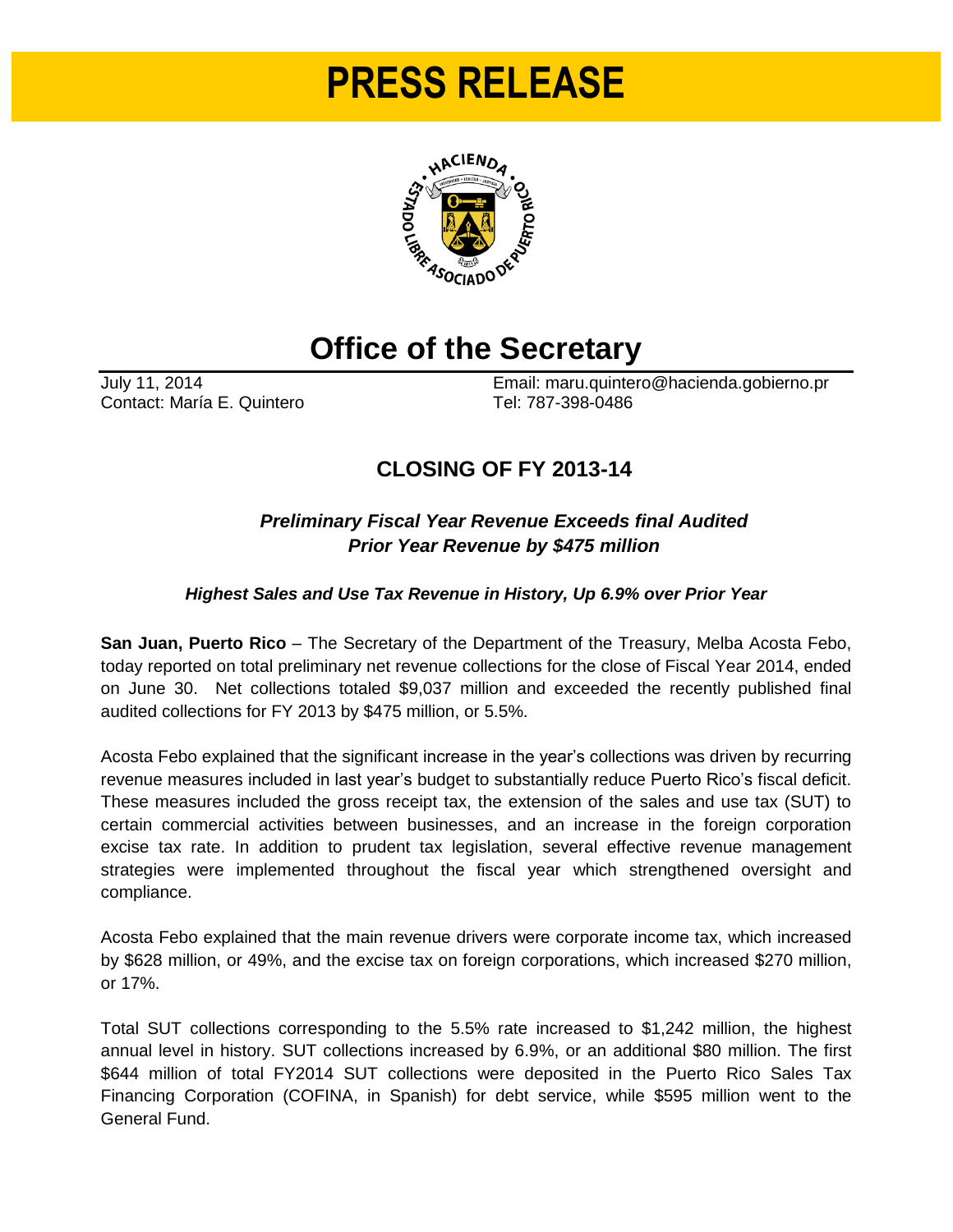#### **General Fund Net Revenues** July - June FY 2013-14  $(million of $)$

|                                   | July-June Collections |         |         | Estimate  | <b>Collections</b> |
|-----------------------------------|-----------------------|---------|---------|-----------|--------------------|
| <b>Items</b>                      | 2012-13               | 2013-14 | Dif.    | July-June | vs. Estimate       |
|                                   |                       |         |         |           |                    |
| Gross General Fund Net Revenues   | 9,101.2               | 9,624.9 | 523.7   | 10,113.0  | (488.1)            |
| Reserve for Refund                | (539.0)               | (588.0) | (49.0)  | (588.0)   | 0.0                |
| <b>General Fund Net Revenues</b>  | 8,562.2               | 9,036.9 | 474.7   | 9,525.0   | (488.1)            |
|                                   |                       |         |         |           |                    |
| <b>Individual</b>                 | 2,054.6               | 1,979.4 | (75.2)  | 2,004.0   | (24.6)             |
| Corporations                      | 1,286.5               | 1,914.3 | 627.8   | 2,513.0   | (598.7)            |
| Non-Resident Withholdings         | 983.0                 | 900.0   | (83.0)  | 820.0     | 80.0               |
| Sales and Use Tax                 | 539.9                 | 595.3   | 55.4    | 614.0     | (18.7)             |
| <b>Property Taxes</b>             | 52.6                  | 19.8    | (32.8)  | 16.0      | 3.8 <sub>1</sub>   |
| Foreign (Act. 154)                | 1,632.5               | 1,902.2 | 269.7   | 1,938.0   | (35.8)             |
| Alcoholic Beverages               | 282.3                 | 266.6   | (15.7)  | 283.0     | (16.4)             |
| Cigarettes                        | 186.9                 | 171.1   | (15.8)  | 174.0     | (2.9)              |
| <b>Motor Vehicles</b>             | 419.2                 | 392.0   | (27.2)  | 432.0     | (40.0)             |
| Excises on Off-Shore Shipment Rum | 247.8                 | 248.0   | 0.2     | 220.0     | 28.0               |
| <b>Others</b>                     | 876.9                 | 648.2   | (228.7) | 511.0     | 137.2              |
|                                   |                       |         |         |           |                    |

FY 2014 revenues were \$488 million below initial estimates, one of the reasons being the tax credits taken or acquired that reduced payment of the gross receipt tax. Ms. Acosta Febo explained that as part of legislative approval for the 2013-14 budget an amendment was inserted which stipulated that the gross receipt tax calculation be made as part of the alternate minimum tax (AMT) calculation which, in effect, provided for payment of the gross receipt tax to be included as a component of income tax.

As a result, the gross receipt tax was affected by carried tax credits or credits purchased in the market. While most holders of purchased tax credits did pay appropriate taxes, these payments accrued to third parties, and not to Treasury. This situation was modified when configuring the budget for 2014-15, and the gross receipt tax is no longer part of the AMT calculation.

Treasury intends to conduct further analysis once Corporations that filed for an extension on April 15, 2014 file their returns on July 15, 2014, the due date for the automatic extension.

Acosta Febo emphasized that while collections were below estimates, cuts to assigned budgeted expenses were greater than the prior fiscal year and, as a result, the expected deficit at the end of the year is lower than originally budgeted. The approved FY 2014 budget included \$9,770 million in expenses and estimated net revenues of \$9,525 million from the General Fund, plus \$245 million in deficit financing, with debt refinancing of \$575 million, for a deficit of \$820 million. At the close of the fiscal year, assignments of budgeted expenses had decreased by \$525 million, from \$9,770 million to \$9,245 million. This was achieved through Joint Resolution No. 11-2014, Act 33-2014 and Executive Order 2014-29. These measures represented reductions in budgeted assignments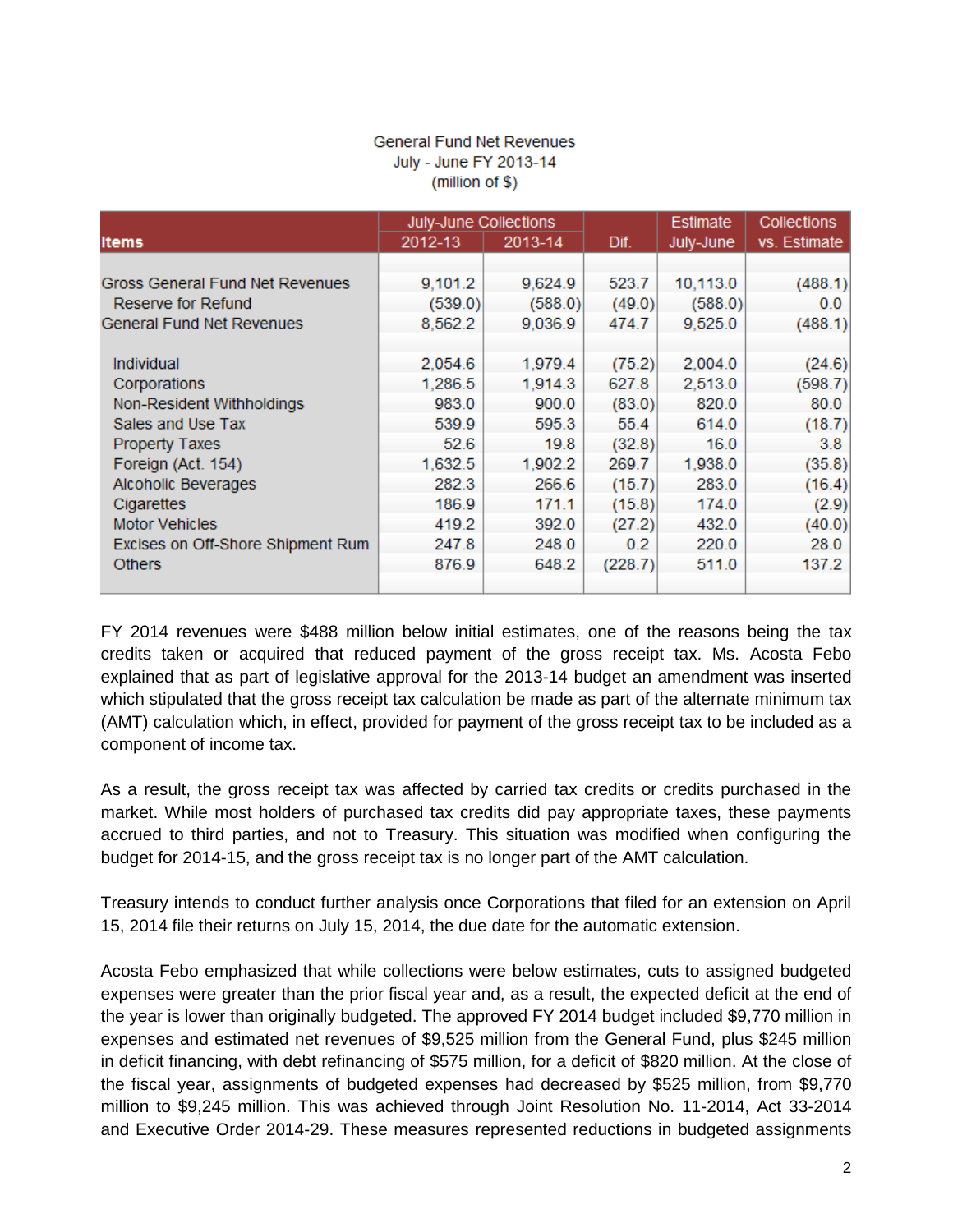of \$170 million and \$355 million, respectively. The budget deficit was reduced from \$820 million to \$783 million. (See table)

| 2013-14 Budget Deficit<br>(millions of \$)     |                            |                           |                                     |        |  |  |  |  |
|------------------------------------------------|----------------------------|---------------------------|-------------------------------------|--------|--|--|--|--|
|                                                | Approved<br>Budget<br>6/13 | Amended<br>Budget<br>3/14 | Final*<br>Amended<br>Budget<br>6/14 | Change |  |  |  |  |
| <b>Expense Budget</b><br><b>Revenue Budget</b> | 9,770                      | 9,600                     | 9,245                               | (525)  |  |  |  |  |
| General fund revenues                          | 9,525                      | 9,525                     | **<br>9,037                         | (488)  |  |  |  |  |
| Deficit Financing (1)                          | 245                        | 75                        | 75                                  | (170)  |  |  |  |  |
| <b>Additional Deficit (2)</b>                  | 0                          | 0                         | 133                                 | 133    |  |  |  |  |
| Refinancing of Debt (3)                        | 575                        | 575                       | 575                                 |        |  |  |  |  |
| Deficit $(1)+(2)+(3)$                          | 820                        | 650                       | 783                                 | (37)   |  |  |  |  |

\* Budgeted Expenses and Revenues are Non-Audited

\*\* Includes \$73 million of COFINA Surplus

For FY 2015, Puerto Rico has approved a balanced budget without financing measures for the first time in over two decades. This fiscal year's budget totals \$9,565 million and assigns \$740 million to general obligations (GO) debt service and approximately \$275 to payment the Public Buildings Authority (PBA) debt.

As provided by the laws of the Commonwealth, the 2014-15 budget includes funds for COFINA's debt repayments. The first \$670 million in SUT revenue, which is received not by Treasury but by an Escrow Agent, will be reserved for debt repayment. Once payment of the debt has been completed and confirmed, any remainder will be sent to the accounts of the Department of the Treasury. As always, the General Fund will receive incremental SUT revenue after the total repayment of the annual COFINA debt, which typically does not occur until January.

"This administration has done everything in its power to strengthen COFINA. Among other measures, we have increased the SUT's contribution to COFINA from 2.75% to 3.50%; guaranteed an additional 0.50% of the SUT to COFINA; expanded the revenue base in FY 2013-14 so that the SUT applies to certain new services; implemented multiple enforcement measures to increase SUT collection; and we will begin collecting the SUT in the Puerto Rico's ports on August 1, 2014. All of these measures have strengthened COFINA, and provided for SUT growth of 7% in FY 2013-14," she added.